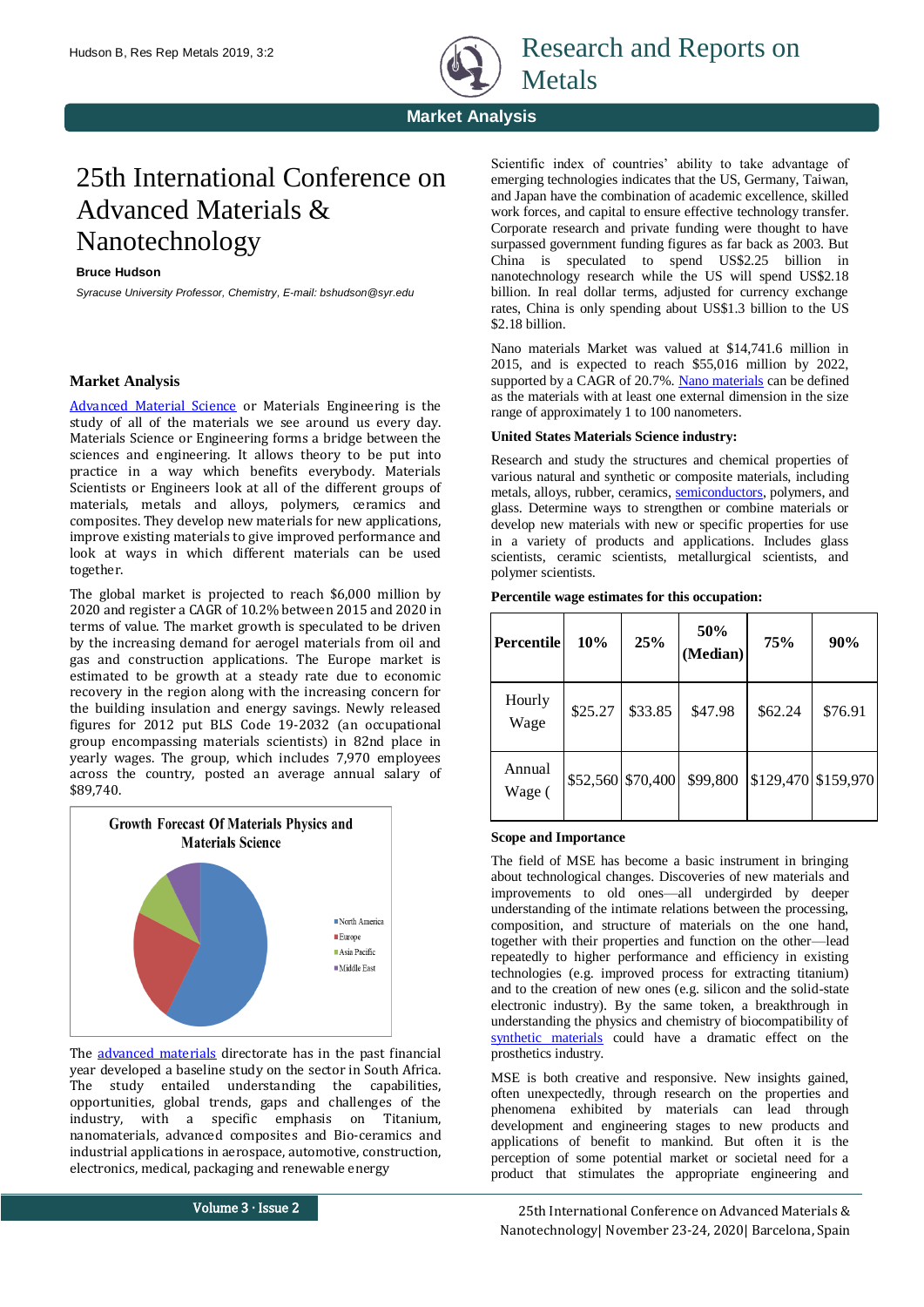development and, in turn, the support of considerable applied and even basic research.

Whether MSE is operating in a creative or a responsive mode, it is having a technological and social impact at a very basic level. Materials as such are usually not very visible to the public that is primarily concerned with end-products and tends to take materials for granted. Yet materials are the working substance of all hardware used in all technologies and are crucial to successful product performance. Between the introduction of materials and the final product, there are often numerous manufacturing stages where extra value is added. Thus, an improved or new material may be decisive in determining the success, usefulness, or social value of a product, even though the cost of the material or the improvement might be very modest compared with the total product or social value. In this sense, materials can frequently be said to exert high economic leverage. Color TV has been made possible by the development of special phosphors; synthetic fibers, such as nylon and dacron, have made drip-dry apparel possible. There are also instances of low leverage in which materials improvements, while useful, do not exert such an enormous change in the end-product or in social patterns; such an example might be the change in steel used for making cans. Materials, and industries devoted completely to them, may represent about one-fifth of the Gross National Product, but without them there would be no Gross National Product.

Materials are often looked upon as relatively unspecific media which may find their way into a great variety of end-products. New materials or improved ones may lead to a whole variety of end-products involving widely different industries. For example, fiberglass lends itself for use in pleasure boats, as housing construction material, and as automobile bodies. Hence, materials can be said to have a relatively high degree of proprietary neutrality. One consequence of this situation is that materials research often forms a more neutral, yet broadly applicable, base for governmental support and cooperative ventures among companies than does research in various endproduct technologies.

Besides the direct application of MSE to technology, innovation in the field can have important consequences for materials demand and consumption patterns, the consumption of energy, and the quality of the environment. MSE can play a vital role in meeting man's needs for better transportation equipment, prosthetic devices, and the generation, transmission, and storage of energy. But by wreaking such technological changes, it can often change drastically the need or consumption patterns for materials and energy. New materials made from more abundant [raw materials](https://europe.materialsconferences.com/) can often be developed as substitutes for old ones made from scarcer or ecologically less desirable raw materials; new ways can often be found for performing needed technological functions, e.g. transistors have replaced vacuum-tube triodes as basic amplifying elements in electronic circuits, and in more recent years integrated circuits replaced boxes of complex electronic equipment made up of many components. Looking ahead with another example, present work in certain forms of levitated ground transport, if successful, could lead to greatly increased demands for new magnetic or superconducting alloys. Or again, development of suitable catalysts based on relatively abundant materials could significantly reduce demand for platinum catalysts for treating automobile exhaust gases and for use in chemical processes.

As regards energy-consumption patterns, MSE has much to contribute in all phases—making new forms of generation possible, e.g. by finding solutions to the problem of fuel

swelling under radiation damage in nuclear reactors; enabling new forms of electrical power distribution, e.g. through superconducting or cryogenic transmission lines; finding more efficient ways to store energy, e.g. through solid electrolytic batteries or [fuel cells;](https://europe.materialsconferences.com/) and through finding more efficient ways of using and conserving energy, e.g. in more efficient materials-processing and manufacturing operations, and in the development of better thermal insulation materials.

Concerning environmental quality, MSE has much to contribute in finding, for example, cleaner materials processes, effective uses for waste materials, materials and designs more acceptable from the consumer viewpoint, and in developing instrumentation to monitor and control pollution.

Thus, innovation in MSE can play a significant role in the economy, in raising the standard of living, in minimizing demands for energy, in improving environmental quality, and in reducing demands for imported materials with a consequent favorable impact on the U.S. international trade balance. In the remainder of this chapter, therefore, a detailed examination will be made of the nature and scope of MSE and the factors that influence its potency as a multidiscipline.

## **Related Companies/Industries:**

Linari HiQ-Nano Directa Plus Digisens 3D Tomography Software Solutions Russian Corporation of Nanotechnology (RCNT) A.P.E. Research Sandvik Delphi Automotive Reckitt BenckiserVoestalpine Seagate Technology Prysmian Pernod Ricard Addlink software scientific Izasa scientific Edinburgh Instruments Durham Magneto optics Ltd Eurochem specialist chemicals Biolin Scientific Quick step Technologies Deerac Fluidics CS Instruments Cordouan Technologies Biokowski psb Industries Fluigent Smart Microfludics PLIN Nanotechnology Auto Car Brands Leblog auto WTS Global BR Automation| AGM Automation System Inc AGI Automation Components Aveni Collaborative Centre for Applied Nanotechnology Related Associations and Societies: American Physical Society Magnetic Materials Producers Association Materials Research Society Society for Biomaterials The Minerals, Metals & Materials Society The Materials Information Society American Chemical Society Federation of European Materials Societies Spanish Association for Composite Materials, Austrian Society for Metallurgy and Materials, Czech Society for New Materials and Technologies,

Volume 3∙ Issue 2 25th International Conference on Advanced Materials & Nanotechnology| November 23-24, 2020| Barcelona, Spain